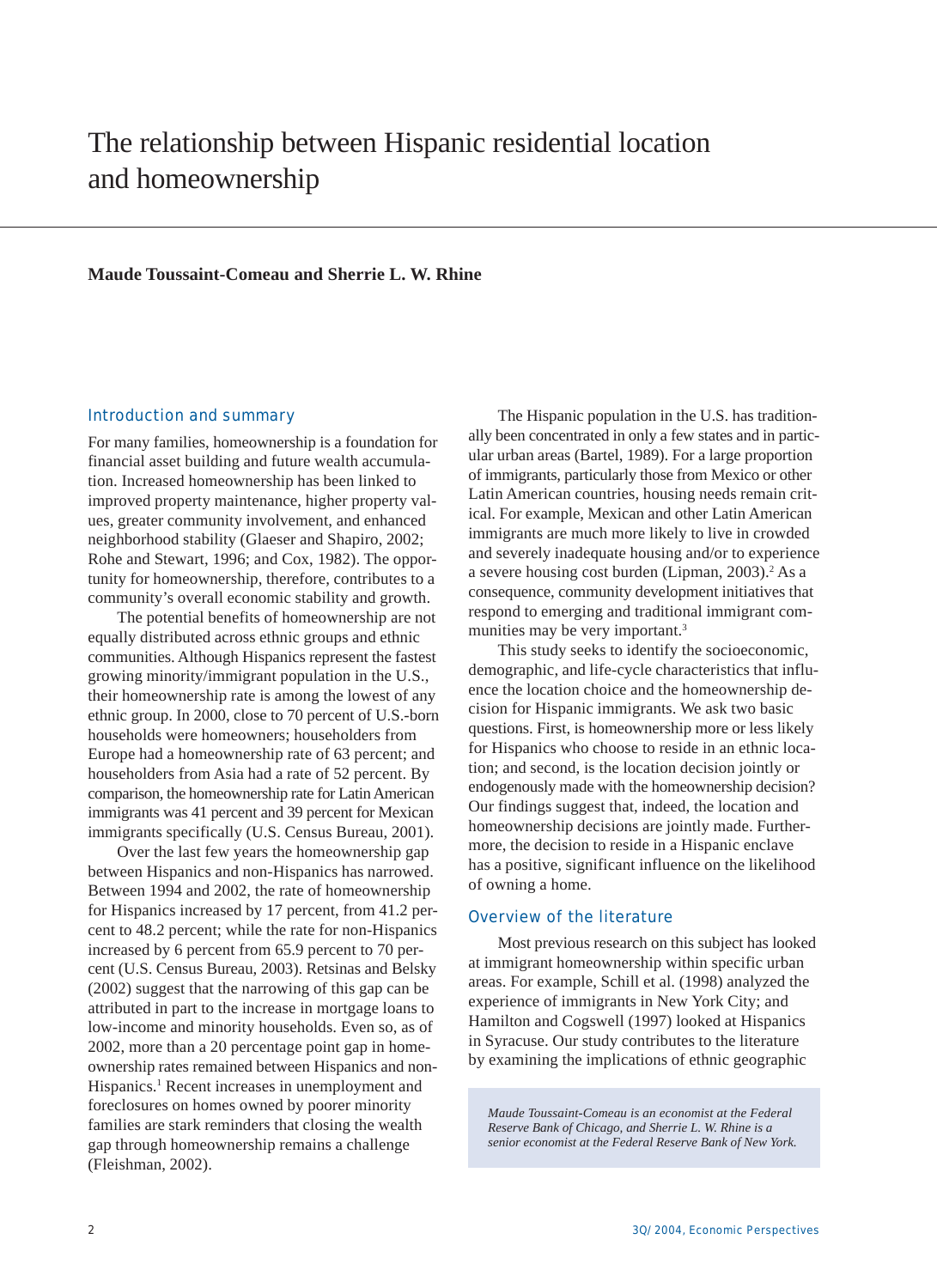concentration on the homeownership decision of Hispanic households in the Chicago metropolitan area.

Research suggests that disparities in homeownership between immigrants and non-immigrants can be explained by differences in socioeconomic and demographic characteristics (for example, Pitkin et al., 1997; Myers and Lee, 1996 and 1998; and Myers et al., 1998). Coulson (1998) finds that Hispanics have a lower homeownership rate because Hispanic household heads tend to have less education, hold immigrant status, and are younger than non-Hispanics.4 This study also points out that immigrant groups tend to concentrate in central cities where housing prices are relatively high, causing affordability constraints to be more binding.

Earlier, Krivo (1995) determined that the "immigrant context"5 decreases the likelihood of homeownership among Hispanics in Los Angeles. However, the magnitude of this influence differs by Hispanic subgroup. Specifically, the negative effect of immigrant concentration on homeownership is more subdued for Mexicans than for non-Mexican Hispanics. At the same time, the Mexican "location context" tends to be more crowded with inferior or substandard quality housing. Alba and Logan (1992) find that, as the proportion of Mexicans and Cubans in a metropolitan area becomes larger, the likelihood of homeownership increases, while for other immigrant groups, such as Puerto Ricans and Vietnamese, the likelihood of homeownership decreases. More recently, Borjas (2002) argued that a sizable proportion of the homeownership gap is due to differences in the location decisions made by immigrants rather than their differences in socioeconomic background. He shows that in several major American cities, "ethnic clustering" increases the probability that immigrant households own their homes. He gives two potential explanations for this finding: first, housing prices in increasingly dense neighborhoods may encourage homeownership as an investment; and second, ethnic networks within enclaves can more effectively channel information flows about homeownership opportunities.

The body of existing literature agrees that ethnic enclaves have a direct impact on the homeownership decision, although views diverge about the direction of the effect. Still, a much less explored aspect of the analysis of homeownership is the fact that the choice of location is endogenous with the decision to be a homeowner. It is reasonable to assume that the decision to reside in an ethnic enclave is not a random process. A number of factors are likely to influence an immigrant's decision to choose an "enclave" rather than a location with only a sparse number of residents from their co-ethnic group.

Enclaves offer an alternative means of cushioning the relatively high cost of integration that some immigrants may face (Chiswick and Miller, 2002). Immigrants with less human capital, in terms of language, education, or labor skills, may have greater difficulty in adapting or assimilating to the new culture and, therefore, may need more of the support an ethnic enclave provides. For similar reasons, older immigrants also may choose such a location. Immigrants with less incentive to invest in learning to speak a new language, such as those who plan to repatriate at some point in the future, would tend to prefer to live with others who speak their language and share their culture. As such, unobserved factors that contribute to location choice might also influence the homeownership outcome of immigrants. The impact of ethnic enclaves on homeownership shown in previous research using conventional probit analysis techniques might be biased. In this article, we draw from the immigrant location choice literature and consider the *inside enclave/outside enclave* residential location decision to be endogenously or jointly determined with the homeownership decision.<sup>6</sup> We propose a bivariate probit technique to model the location and the homeownership decisions.7 Our findings suggest that, for Hispanic immigrants, the location and homeownership decisions are jointly made. Moreover, the decision to reside in a Hispanic enclave has a positive, significant influence on the likelihood of owning a home.

### Data and descriptive statistics

The data we use in this analysis are drawn from the public use micro statistics (PUMS) of the 1990 U.S. Census, 5 percent sample. The PUMS is advantageous because it provides a sample of Hispanics that is larger than other surveys such as the *American Housing Survey* or the *Current Population Survey*. Furthermore, it includes a wealth of information on immigrant status, mobility history, and language proficiency that are important for our study.

The Chicago metropolitan statistical area (MSA) is divided into 47 public use micro areas (PUMAs). PUMAs are the smallest geographical units defined by the 1990 PUMS in the public version of the data. Within the Chicago metropolitan area, we identify PUMAs that are heavily populated by Hispanics and compare them with other PUMAs that have fewer Hispanic residents. These smaller geographical units allow us to identify specific Hispanic areas and potentially to capture *ethnic enclave* or *ethnic affinity* effects. This is in contrast to previous studies that typically considered only cross-metropolitan variation effects in analyzing the homeownership decision (for example, Borjas, 2002).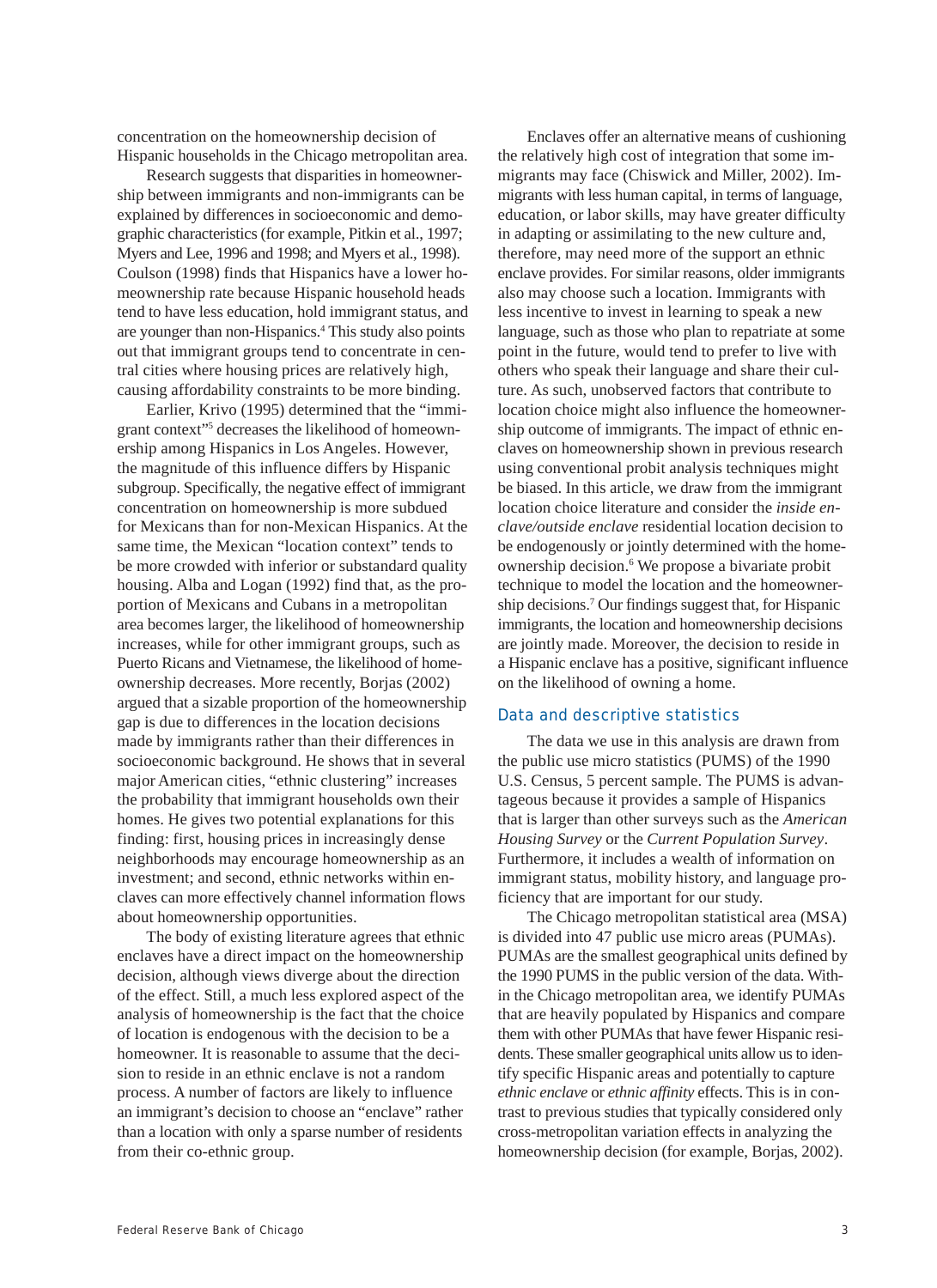While the Hispanic population in the sample made up 10 percent of the population of the entire Chicago MSA, one of the PUMAs had an 86 percent household population of Hispanic origin. (It combines South Lawndale, known as Little Village and the neighboring Lower West Side, known as Pilsen, two communities on the southwest side of the City of Chicago). Another PUMA had 58 percent of its household population of Hispanic origin. (It includes Rogers Park and Uptown on the north side). These two PUMAs comprise the Hispanic enclave with a majority Hispanic population. The remaining PUMAs (or "other locations" in our analysis) had a population less than 26 percent Hispanic, with most having 10 percent or less Hispanic households. The clear concentration of Hispanic households in the two PUMAs is consistent with the *inside-enclave/outside-enclave* pattern of choice observed for many other immigrant groups (Funkhouser and Ramos, 1993).

Table 1 provides the definition and mean value of variables for the Hispanic and other locations in the analysis. The sample includes Hispanic households residing in the Chicago MSA, with heads of household 18 to 64 years of age, who either own or rent their primary residence and who had positive household income. A striking difference between these two groups is that Hispanics with the most human capital tend to locate outside the areas with the largest concentration of Hispanics. Specifically, households in the Hispanic locations have on average less education and less proficiency in English. They also have been in the U.S. for a shorter period of time. A greater proportion of households living within the Hispanic locations also tend to have less income and lower homeownership rates.<sup>8</sup> The larger household size observed within the Hispanic locations is consistent with the findings reported for Hispanics in the Los Angeles metropolitan area (Krivo, 1995). Typical of immigrant groups and low-income households, mobility was fairly high (Kan, 2000). Forty-two percent moved to the Hispanic locations in the MSA from a different area within the state of Illinois; 10 percent came from a foreign country; and 3 percent moved from a different state in the U.S. Households in the Hispanic locations seem to be much less mobile than those in other locations; 45 percent of households in the Hispanic locations were nonmovers compared with 38 percent of those who resided in other locations. Surprisingly, movement across PUMA locations within the Chicago metropolitan area was a fairly uncommon occurrence—over the period observed, none had moved to the Hispanic locations from a different PUMA; and only 2 percent of individuals living in other locations undertook such a move.<sup>9</sup> There was in general a higher tendency for individuals to

move in other locations in the Chicago MSA, as opposed to the Hispanic locations in the Chicago MSA, if they came from a different state or if they came from a different area outside the Chicago MSA.

#### Homeownership and ethnic enclave choice

We consider the following two-equation model to evaluate the possible linkage between two binary choices—the decision to own a home (OWNHOME) and the decision to reside in an enclave (HISPANIC LOCATION).

- 1)  $y_1 = f_1(x_1, y_2)$ , and
- 2)  $y_2 = f_2(x_2)$ .

In the first equation, the dependent variable,  $y_1$  = OWNHOME, is equal to one if the householder owns their home and zero otherwise. Then,  $x_1$  represents all exogenous variables on the right-hand side of the first equation. These include personal characteristics, such as socioeconomic, demographic, and life-cycle attributes, immigrant status, and assimilation indicator variables, and location characteristics, namely the relative price of owning a home versus renting. In addition, we assume that the decision to own is a function of location choice,  $y_2$ .

For the second equation, the dependent variable,  $y_2$  = HISPANIC LOCATION, is equal to one if the household chooses to reside in a Hispanic ethnic enclave and zero otherwise. The variable  $x<sub>2</sub>$  represents a vector of right-hand indicator variables that include socioeconomic, demographic, and life-cycle attributes, and immigrant status characteristics. In addition, the covariates include indicator variables for the previous location of the households and whether they moved from abroad or from within the Chicago metropolitan area, as opposed to not having moved at all.

Note that the main aspect of the model is that  $y_2$ , or HISPANIC LOCATION, a covariate in the first equation, is also the dependent variable in the second equation—HISPANIC LOCATION is assumed to be endogenous. The model is therefore a recursive, simultaneous model. However, although we have two equations, the familiar simultaneous equation techniques (for example, two-stage least squares) are inappropriate because the model is nonlinear. We propose a bivariate probit model to ascertain whether the probability of choosing an ethnic enclave location (HISPANIC LOCATION) is jointly determined with the homeownership decision (OWNHOME).10 Below, we explain the motivation behind our choice of covariates in each of the equations, then discuss the results.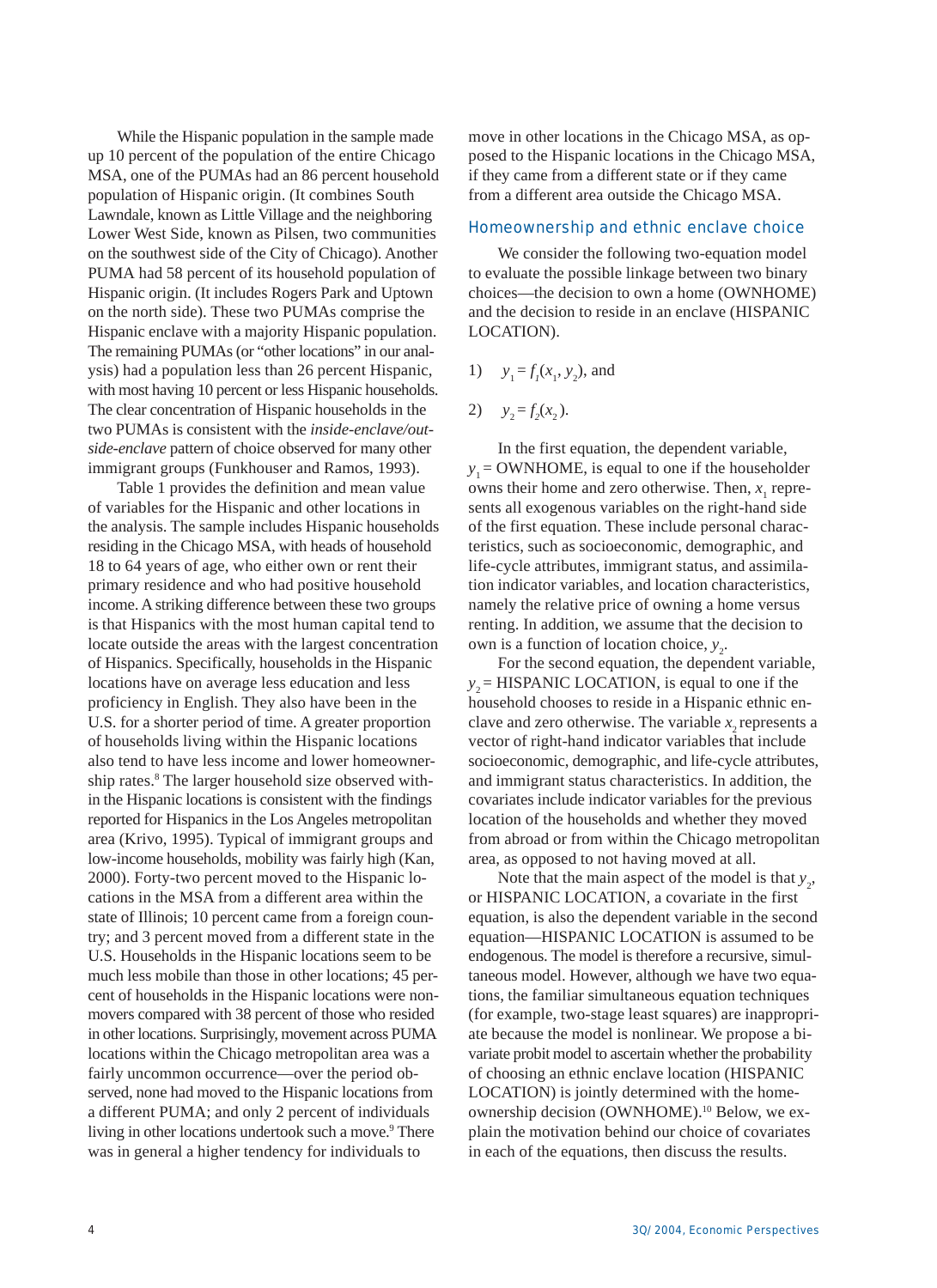# **Descriptive statistics: Hispanics in the Chicago MSA** Hispanic Other Variables **Definition of variables** and the location location location location OWNHOME 1 if owns with mortgage or owns free and clear, 0 if renting 0.37 0.53 HISPANIC LOCATION PUMA locations with 86% and 58% Hispanic population, respectively, 0 for all other PUMAs 1.0 COLLEGE 1 if college degree and beyond, 0 otherwise 0.01 0.03 HIGH SCHOOL 1 if HS diploma or equivalent, 0 otherwise 0.37 0.45 NO HIGH SCHOOL 1 if less than HS diploma, 0 otherwise 0.62 0.52 0.52 PERMANENT INCOME Predicted values of log household income (\$1990) 9.26 9.40 TRANSITORY INCOME Residuals of log household income (\$1990) - Residuals of log household income (\$1990) - 0.06 0.02 MARRIED 1 if married, 0 otherwise 1 and 200 minutes of the U.S.4 0.59 HHSIZE 1 number of persons in household 4.96 4.55 CHILDREN 1 if dependent children present, 0 otherwise 0.20 0.20 0.20 AGE 18–24 1 if age is 18 to 24, 0 otherwise 0.25 0.23 0.23 AGE 25-34 1 if age is 25 to 34, 0 otherwise 0.33 0.35 0.35 AGE 35-44 1 if age is 35 to 44, 0 otherwise 0.25 0.25 0.25 AGE 45-54 1 if age is 45 to 54, 0 otherwise. 0.12 0.11 0.12 0.11 AGE 55-64 1 if age is 55 to 64, 0 otherwise 0.05 0.06 0.06 MEXICO 1 if place of birth is Mexico, 0 otherwise. 0.56 0.45 NO ENGLISH 1 if speaks English "not well" or "not at all," 0 otherwise 0.36 0.24 US BORN 1 if born in U.S. or of American parents, 0 otherwise 0.23 0.34 NATURALIZED CITIZEN 1 if born abroad and naturalized, 0 otherwise 0.16 0.18 0.18 YSM5 1 if 5 or fewer years since migration, 0 otherwise 0.14 0.12 YSM6–10 1 if 6 to 10 years since migration, 0 otherwise 0.32 0.25 YSM11–20 1 if 11 to 20 years since migration, 0 otherwise 0.43 0.53 YSM21-30 1 if 21 to 30 years since migration, 0 otherwise 0.04 0.04 0.04 YSM31-40 1 if 31 to 40 years since migration, 0 otherwise 0.06 0.05 0.05 YSM41+ 1 if over 40 years since migration, 0 otherwise 0.01 0.01 0.01 HOME VALUE 25th quartile of log value of home in PUMA 5.78 5.96 MEDIAN RENT Median value of rent in PUMA 393.2 517.5 MOVE\_PUMA 1 if moved across PUMAs in the Chicago MSA, 0 otherwise 0.00 0.02 MOVE\_IL 1 if moved from an area in Illinois outside the Chicago MSA, 0 otherwise 0.42 0.47 MOVE\_US 1 if moved from a different state in the U.S. outside

MOVE\_FOREIGN 1 if moved from a foreign country, 0 otherwise 0.10 0.09 NON MOVERS 1 if did not move in last 5 years, 0 otherwise 0.45 0.38 Sample size 3,752 and 10,374 and 10,374 and 10,374 and 10,374 and 10,374 and 10,374 and 10,374 and 10,374 and 1

TABLE 1

# *Determinants of homeownership choice*

*Socioeconomic, demographic, and life-cycle characteristics*

The choice of variables to include in the OWN-HOME and HISPANIC LOCATION equations is guided by arguments and evidence from the literature and from the availability of variables in the data. There is agreement in the literature that the homeownership decision depends on socioeconomic, demographic, and life-cycle (including family structure) attributes

(Goodman, 1990). Following this convention, marital status (MARRIED), size of the household (HHSIZE), whether dependent children are present (CHILDREN), and the age of the head of household (various age groups) are included. We expect these characteristics to capture the preferences for homeownership. Educational attainment is viewed as one potential indicator of wealth prospects, and we use it here as a proxy for the wealth-related taste for homeownership. We control for level of schooling using two indicator

of Illinois, 0 otherwise 0.03 0.05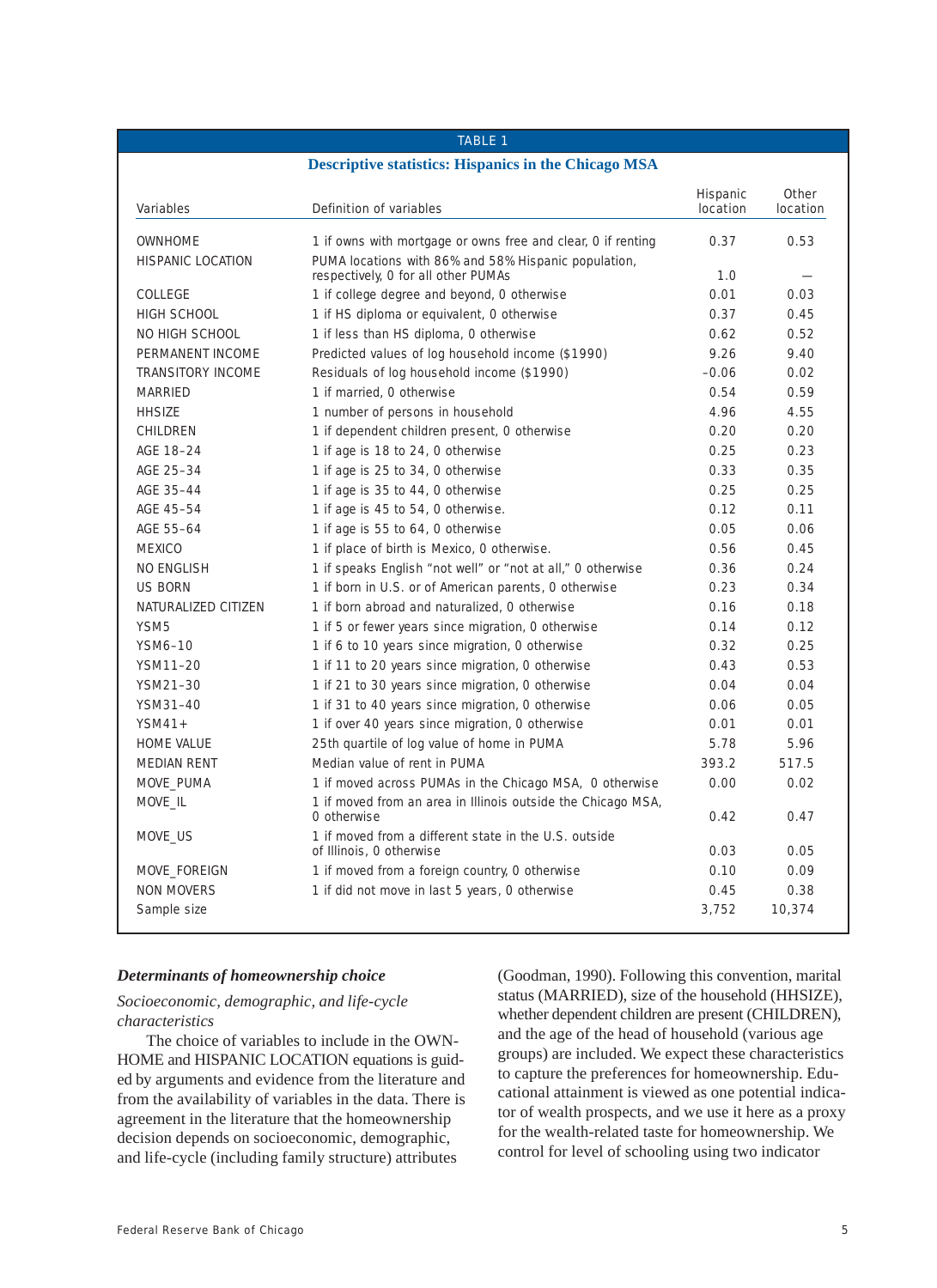variables that reflect whether the head of household completed college or beyond (COLLEGE) or graduated from high school (HIGH SCHOOL). We expect that heads of household that have either a high school diploma or a college degree are more likely to be homeowners than those who have not completed high school.

We include household income to determine how nominal housing affordability influences the homeownership decision. As is customary, we include both permanent and transitory components of household income (Goodman and Kawai, 1982). Permanent income (PERMANENT INCOME) is the predicted value of the measured income estimated by a regression on a set of instrumental variables related to human capital and other demographic characteristics, while transitory income (TRANSITORY INCOME) is the difference between the observed measured household income and predicted income. We expect permanent income to have a positive influence on homeownership. Although included as a control, transitory income may be less important to the homeownership decision because the typical costs associated with the home purchase process (that is, transactions, search, and moving costs) are so substantial that they may not be covered by transitory income (Goodman, 1990).

#### *Immigration and assimilation factors*

The immigrant experience of Hispanics has important implications for homeownership outcomes for several reasons. Acquired English language fluency is an important human capital attribute for immigrants and an indicator of potentially greater integration into the mainstream financial system. We might expect that immigrants with greater English language fluency are more likely to be homeowners. However, in a Hispanic neighborhood where transactions may be conducted in Spanish, a lack of English language fluency may not necessarily hinder homeownership. We include the variable NO ENGLISH, whether householders reported that they speak English "not well" or "not at all," to determine the influence that this lack of human capital has on homeownership.

Second, lack of familiarity with the U.S. credit system may result in households being less informed about opportunities and programs that could help them purchase a home. The length of time a person has resided in the U.S., therefore, is important. From a lender's point of view, the length of time a person has resided at a particular address in the U.S. can be considered for lending qualification or underwriting purposes (Warren, 1995). The longer a person has resided in the U.S., the less their immigrant status should influence the likelihood of homeownership. We control for length of time since migration in a nonlinear

fashion with dummies for incremental years since migration. For example, YSM5 is equal to one if the household head migrated less than five years prior to the survey. We also include an indicator variable for whether the householder is a U.S.-born citizen, US BORN (note, in this case, years since migration is equal to zero). We include whether the head of household is a naturalized citizen (NATURALIZED CITIZEN) as an indicator variable for integration or assimilation potential. The indicator variable, MEXICO, is equal to one if the head of household's birthplace is Mexico (or zero otherwise). We include this variable to control for potential differences in homeownership between Mexican and other Hispanic householders.

#### *The location choice variable*

We include HISPANIC LOCATION in the OWNHOME equation to measure the direct impact that the decision to reside in an ethnic enclave has on the likelihood of homeownership. Whether homeownership is more or less likely for households who choose to live in a Hispanic enclave is unclear from the literature. If the influence of Hispanic location has a significant and positive influence on the likelihood of homeownership, these two decisions are jointly made and residing in a Hispanic enclave increases the likelihood of homeownership. Alternatively, if the relationship between Hispanic location and homeownership is significant and negative, this implies that living in an enclave lowers the probability of owning a home.

#### *Housing prices*

Higher housing prices may lead to greater affordability constraints, especially for lower-income and more recent immigrant groups. Because other studies have shown that Hispanics have lower income levels relative to other ethnic/racial groups, affordability is likely to be relevant to their homeownership decision. Gyourko and Linneman (1996) used the 25th percentile of the log housing value in an MSA as an indicator variable to capture the costs of a typical inexpensive home and the median rent value to capture local housing prices. We follow their approach by including the 25thpercentile of the log housing value in each PUMA (HOME VALUE) to control for local housing affordability. We also include the median rent in the PUMA (MEDIAN RENT) to control for the typical cost of renting in the PUMA. Areas with relatively high housing values or low rents may be expected to lengthen the transition to homeownership (Painter et al., 2000).

#### *Determinants of enclave location choice*

The independent variables in the second equation (HISPANIC LOCATION) comprise socioeconomic, demographic, and life-cycle characteristics, similar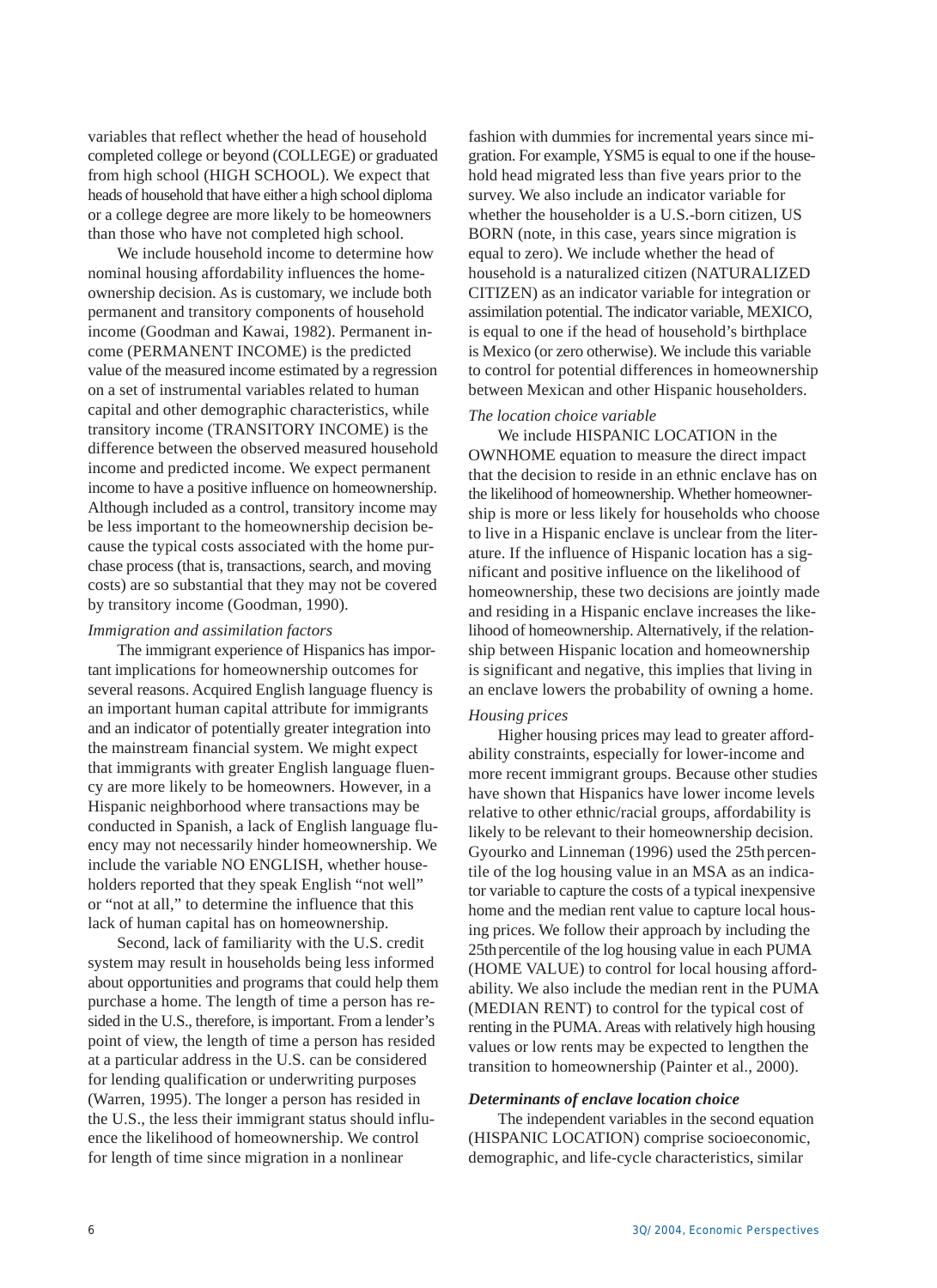to the first equation. The inclusion of these personal characteristics in the location choice equation follows the immigration literature that suggests that individuals who choose to locate in enclaves tend to self-select in terms of personal attributes and as such tend to have relatively homogeneous personal characteristics. For example, individuals with less human capital, who are older, and who are not proficient in English may have greater difficulty in adapting to the new culture and may therefore prefer an enclave location. We include indicator variables for age, education, language proficiency, and assimilation factors, as previously defined, to assess the extent to which they impact the decision to reside in an ethnic enclave.

Typically, researchers have looked at the movement or mobility of households to better understand the location decision (Painter et al., 2000; Kan, 2000; and Boehm et al., 1991). Mobility is viewed as reflective of households' responses to variations in local labor market opportunities or differences in neighborhood amenities (for example, school quality). Households that experience greater geographical mobility are expected to have a greater proclivity toward spatial diversity and, therefore, are less likely to reside in a Hispanic enclave than their non-mover counterparts. Following previous research that shows that consideration for mobility is important to the location decision, our HISPANIC LOCATION model controls for geographic mobility. The variable MOVE\_US indicates whether the head of household's residence five years earlier was in another state. The variable MOVE\_IL indicates whether the individual moved from a different location within the state of Illinois to the Chicago metropolitan area, while MOVE\_PUMA denotes whether a move was made across PUMAs within the Chicago metropolitan area.

# Empirical results

Table 2 reports the results of the bivariate probit model.11 Households that decide to live in a Hispanic location are significantly more likely to be homeowners. The significance of the location coefficient suggests that the homeownership decision is jointly made with the decision to locate in a Hispanic enclave.

Generally speaking, the likelihood of homeownership is greater for those with higher levels of education, permanent income, or those that are married, have larger families, or are U.S.-born or naturalized citizens. Conversely, those who are younger or have been in the U.S. for a shorter period of time are significantly less likely to be a homeowner.

Factors that influence the decision to locate in a Hispanic enclave are also shown in table 2. Those

with higher education, greater permanent or transitory income, are more mobile, or are a U.S.-born or naturalized citizens are less likely to choose a Hispanic location.

Given that a household chooses to reside in a Hispanic enclave, the question becomes: How do the factors that determine this choice also influence the homeownership decision? The marginal effects reported in table 3 provide answers to this question. The marginal effects convey the magnitude and direction to which the different attributes influence the homeownership decision (OWNHOME  $= 1$ ), in the case where a householder chooses to reside in a Hispanic enclave (HISPANIC LOCATION =  $1$ ).<sup>12</sup> As shown in table 3, householders residing in a Hispanic location who have a high school or college education (HIGH SCHOOL or COLLEGE) are approximately 3 percentage points and 6 percentage points, respectively, more likely to be homeowners than their less educated counterparts residing in a Hispanic enclave. Being married or having a larger family also increases the likelihood of owning a home for those living in a Hispanic enclave by 2.9 percentage points and 2.7 percentage points, respectively. Similarly, the likelihood of owning a home increases by 5.1 percentage points and 7.1 percentage points, respectively, for older respondents (AGE 45–54 and AGE 55–64) living in a Hispanic enclave relative to the comparison group (individuals between 35 and 45 years of age). Younger respondents residing in a Hispanic enclave, however, are significantly less likely to be homeowners. Specifically, the probability of homeownership for those between the age of 18 and 24 is lower by almost 2.2 percentage points, while the probability is 3.1 percentage points lower for those in the 25 to 34 age category.

The number of years since migration has a substantial influence on the likelihood that a resident of a Hispanic enclave is a homeowner. For example, individuals who migrated five years ago or fewer (YSM5) are almost 10 percentage points less likely to be a homeowner than those with 11–20 years since migration. Those who have been in the U.S. between 31 and 40 years are 6.2 percentage points more likely to be a homeowner than the comparison group. Naturalized citizens residing in a Hispanic enclave are 1.4 percentage points more likely to be homeowners, whereas U.S.-born citizens residing in a Hispanic enclave are 1.9 percentage points less likely to be homeowners.

Finally, an increase of 10 percent in home value for those residing in a Hispanic enclave lowers the probability of homeownership by 2 percentage points, while higher median rental prices increase the likelihood of homeownership by 1.3 percentage points.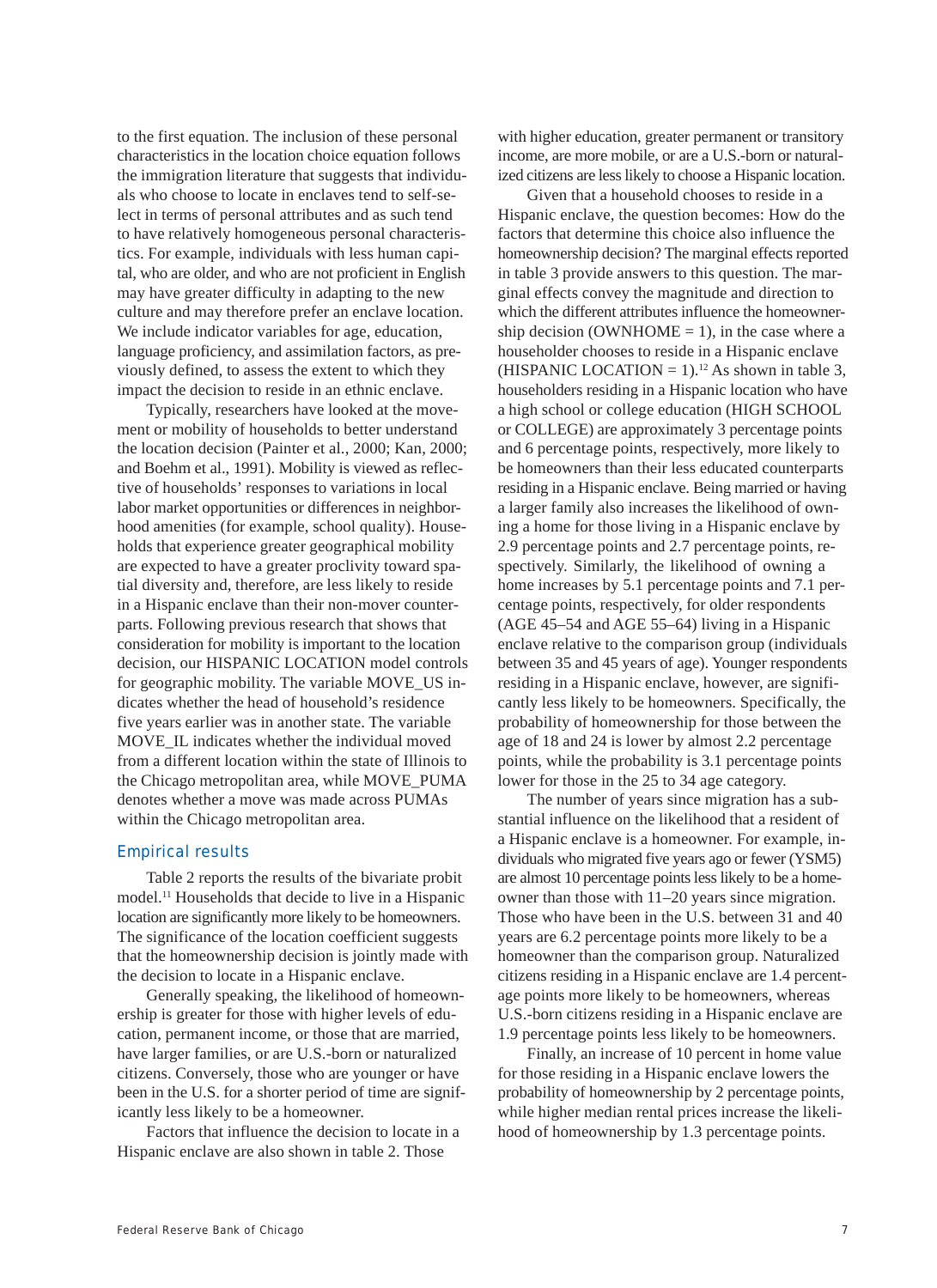| <b>TABLE 2</b><br><b>Bivariate probit model</b>                                                                                                                                        |                                                                                              |                                                                                        |                                                                        |                                                                    |  |
|----------------------------------------------------------------------------------------------------------------------------------------------------------------------------------------|----------------------------------------------------------------------------------------------|----------------------------------------------------------------------------------------|------------------------------------------------------------------------|--------------------------------------------------------------------|--|
|                                                                                                                                                                                        |                                                                                              |                                                                                        |                                                                        |                                                                    |  |
| Intercept<br><b>HISPANIC LOCATION</b>                                                                                                                                                  | $2.35*$<br>$1.01*$                                                                           | (0.40)<br>(0.08)                                                                       | $0.24***$                                                              | (0.15)                                                             |  |
| Socioeconomic characteristics<br>COLLEGE<br>HIGH SCHOOL<br>PERMANENT INCOME<br><b>TRANSITORY INCOME</b>                                                                                | $0.34*$<br>$0.19*$<br>$0.09*$<br>$-0.0001$                                                   | (0.07)<br>(0.02)<br>(0.01)<br>(0.00)                                                   | $-0.38*$<br>$-0.09*$<br>$-0.06*$<br>$-0.0004*$                         | (0.09)<br>(0.03)<br>(0.01)<br>(0.00)                               |  |
| Demographic and life-cycle characteristics<br><b>MARRIED</b><br><b>HHSIZE</b><br>CHILDREN<br>AGE 18-24<br>AGE 25-34<br>AGE 45-54<br>AGE 55-64                                          | $0.22*$<br>$0.10*$<br>0.04<br>$-0.13*$<br>$-0.15*$<br>$0.21*$<br>$0.33*$                     | (0.02)<br>(0.01)<br>(0.03)<br>(0.04)<br>(0.03)<br>(0.04)<br>(0.05)                     | $-0.16*$<br>$0.01*$<br>$-0.03$<br>0.05<br>0.03<br>$-0.04$<br>$-0.14**$ | (0.03)<br>(0.01)<br>(0.03)<br>(0.04)<br>(0.03)<br>(0.04)<br>(0.06) |  |
| Immigration and assimilation factors<br><b>MEXICO</b><br><b>NO ENGLISH</b><br><b>US BORN</b><br>NATURALIZED CITIZEN<br>YSM <sub>5</sub><br>YSM6-10<br>YSM21-30<br>YSM31-40<br>$YSM41+$ | 0.03<br>$-0.37*$<br>$0.28*$<br>$0.18*$<br>$-0.64*$<br>$-0.36*$<br>$0.14*$<br>$0.22*$<br>0.11 | (0.03)<br>(0.03)<br>(0.04)<br>(0.03)<br>(0.05)<br>(0.03)<br>(0.05)<br>(0.05)<br>(0.12) | $0.26*$<br>(0.03)<br>$-0.33*$<br>(0.03)<br>$-0.20*$<br>(0.03)          |                                                                    |  |
| Housing price variables<br><b>HOME VALUE</b><br><b>MEDIAN RENT</b>                                                                                                                     | $-0.84*$<br>$0.19*$                                                                          | (0.07)<br>(0.02)                                                                       |                                                                        |                                                                    |  |
| <b>Mobility indicator variables</b><br>MOVE PUMA<br>MOVE IL<br>MOVE US<br>MOVE FOREIGN                                                                                                 |                                                                                              |                                                                                        | $-0.59*$<br>$-0.29*$<br>$-0.59*$<br>$-0.43*$                           | (0.12)<br>(0.02)<br>(0.06)<br>(0.04)                               |  |
| $\rho(1,2)$<br>Log likelihood                                                                                                                                                          |                                                                                              |                                                                                        | $-0.75*$<br>$-16,038$                                                  | (0.05)<br>.77                                                      |  |

In summary, by order of the magnitude of the marginal effects, positive influences on the decision to own for households residing in an enclave are life-cycle characteristics (being older), being in the country for a longer period of time, and being more educated. By contrast, some of the factors that are most potent in inhibiting this decision are being in the country for a shorter period of time and having a lack of proficiency in English.

It is worth noting that decomposing the marginal effects into direct and indirect effects reveals that the positive impact of the education variable on homeownership is somewhat lessened when one considers the indirect effect of having chosen an ethnic enclave location.<sup>13</sup> (For example, for the COLLEGE variable, the direct effect =  $0.082$ ; the indirect effect =  $-0.057$ ; total effects

as reported  $= 0.065$ ). Moreover, the negative effect of English language deficiency on homeownership is less substantial when accounting for the location selection's indirect effect. (For the NO\_ENGLISH variable, the direct effect  $= -0.893$ ; indirect effect  $= 0.043$ ; total effects as reported,  $= -0.860$ . This suggests that these human capital factors exert a somewhat lessened impact on homeownership in the context of an immigrant/ ethnic enclave. This finding is consistent with the proposition that ethnic enclaves may serve as a more viable alternative for those individuals that possess less of these human capital attributes. Even so, these characteristics remain important to the homeownership decision inside enclaves.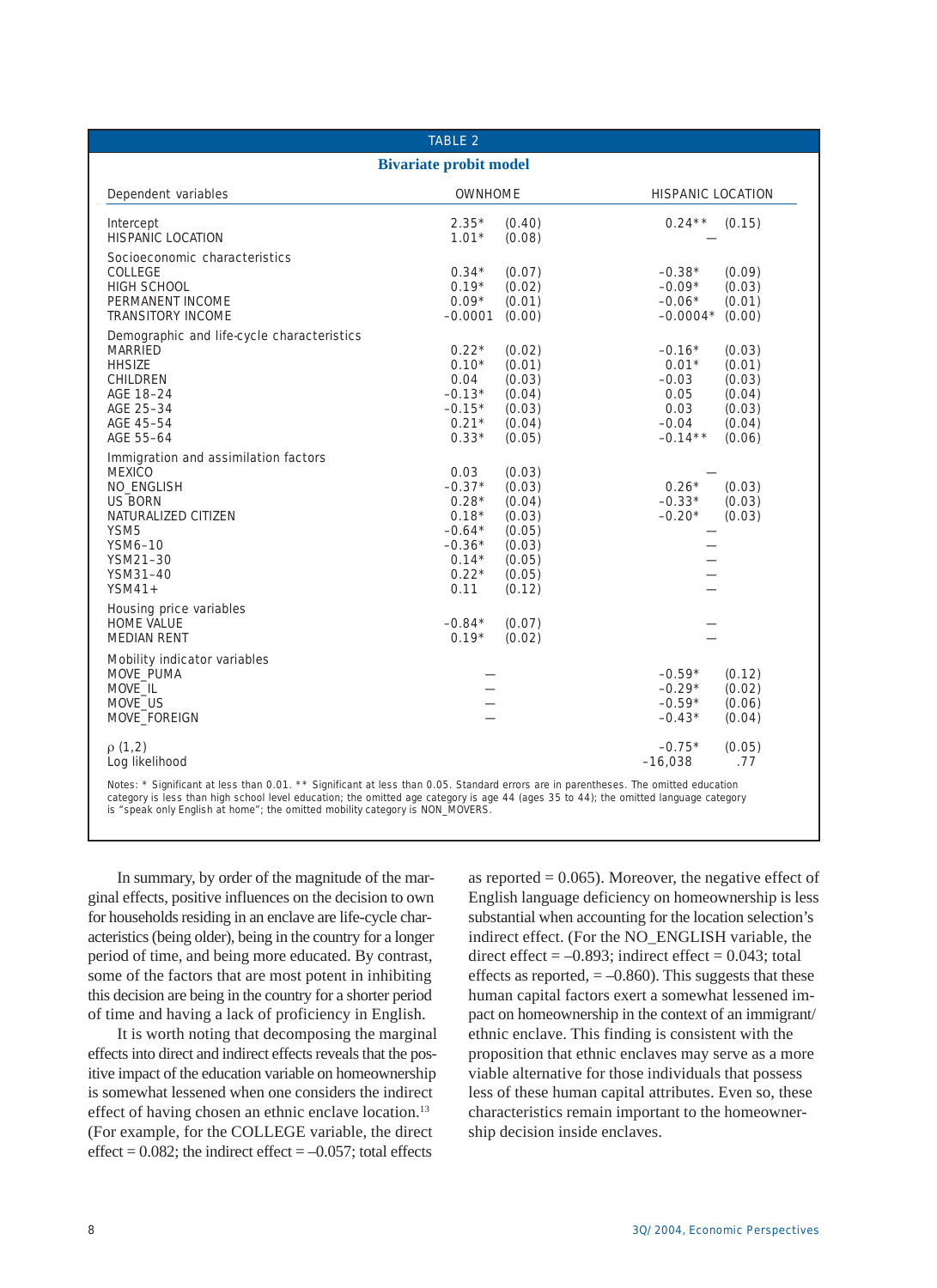# TABLE 3

#### **Marginal effects**

Probability (OWNHOME =  $1$  | HISPANIC LOCATION =  $1$ )

| Variable                                    | <b>Marginal effect</b> |  |
|---------------------------------------------|------------------------|--|
| COLLEGE                                     | $0.065*$               |  |
| HIGH SCHOOL                                 | $0.033*$               |  |
| PERMANENT INCOME                            | $0.013*$               |  |
| <b>TRANSITORY INCOME</b>                    | $-0.0001$              |  |
| <b>MARRIED</b>                              | $0.029*$               |  |
| <b>HHSIZE</b>                               | $0.027*$               |  |
| CHII DREN                                   | 0.066                  |  |
| AGE 18-24                                   | $-0.022*$              |  |
| AGE 25-34                                   | $-0.031*$              |  |
| AGE 45-54                                   | $0.051*$               |  |
| AGE 55-64                                   | $0.071*$               |  |
| <b>MEXICO</b>                               | 0.006                  |  |
| NO FNGLISH                                  | $-0.146*$              |  |
| <b>US BORN</b>                              | $-0.019*$              |  |
| NATURALIZED CITIZEN                         | $0.014*$               |  |
| YSM <sub>5</sub>                            | $-0.099*$              |  |
| YSM6-10                                     | $-0.074*$              |  |
| YSM21-30                                    | $0.040*$               |  |
| YSM31-40                                    | $0.062*$               |  |
| $YSM41+$                                    | 0.029                  |  |
| <b>HOME VALUE</b>                           | $-0.202*$              |  |
| <b>MEDIAN RENT</b>                          | $0.013*$               |  |
| Note: * Significant at less than .01 level. |                        |  |

# **Conclusion**

The methodology developed in this article could be applied to other metropolitan areas. Indeed, we hope that this study will encourage researchers to conduct similar analyses for other areas, other racial/ ethnic groups, and other time periods. Doing so will

not only test the robustness of our approach but will also help inform policymakers about the determinants of immigrant homeownership in diverse settings. As a further consideration, the financial integration of immigrant households and whether these households have a banking relationship with mainstream financial markets will likely play an important role in determining whether they have access to credit for a home mortgage. Because Hispanic households are more likely to be unbanked (lacking a transactions account with a mainstream financial institution) than other ethnic/racial groups, their future prospects for homeownership opportunities may be hindered (Hogarth and O'Donnell, 1997; Greene et al., 2003). Future research may also benefit from an investigation of other factors that may be related to access to credit and financial services. These include attitudes toward borrowing and preferences for or access to alternative and/or informal credit sources.

New data from the 2000 U.S. Census points to a strikingly large dispersion of Hispanic communities across the Chicago metropolitan area. This suggests that Hispanic immigrant populations are mobile over time. Gains in human capital, such as English language proficiency and education, socioeconomic integration, and mobility outside of concentrated enclaves are likely to occur naturally in the long term. As such, we expect future homeownership rates to rise for Hispanics, potentially more so in locations outside of the traditional Hispanic enclaves.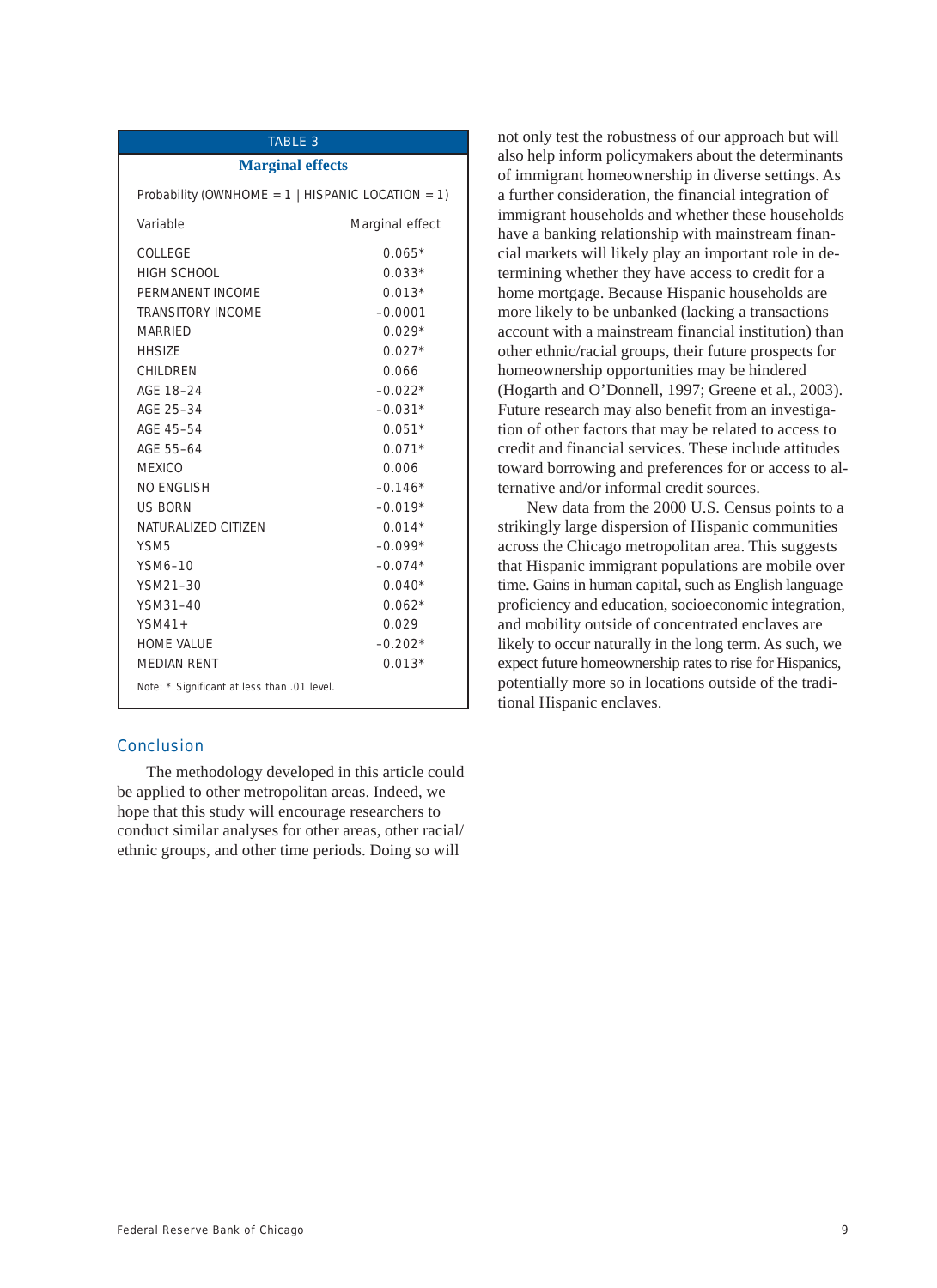#### NOTES

1 There is also a large gap between black and white homeownership rates. Much of the recent literature has focused on the black–white differential (for example, Gyourko and Linneman, 1996; Munnel et al., 1996; Yinger, 1986).

2 As defined by the American Housing Survey (AHS), a severe cost burden means that the housing costs exceed 50 percent of reported income and severely inadequate housing means that the housing has severe physical problems, including lack of reliable plumbing or heating or faulty wiring.

3 Drew (2002) discusses the potential impact of immigrants on the U.S. housing market.

4 Coulson used the 1996 *Current Population Survey* data.

5 Krivo defines the "immigrant context" as an index incorporating the percentage of the population that is Hispanic and foreign-born, that is Hispanic and living in the U.S. ten years or less, and that is Hispanic and speaks English less than very well within the metropolitan area. Krivo's study is based on 1980 PUMS data.

6 Studies that focus on native groups have used a multinomial/ nested logit technique to model the location choices that tend to span across many places (for example, Deng et al., 2003).

7 Borjas (2002) raises the issue of endogeneity of immigrant location choice and homeownership result estimates. To address this concern, he estimates a probit model of homeownership for the refugee population, which he approximates by classifying all immigrants who originate in main refugee-sending countries as refugees. The refugee countries included are Afghanistan, Bulgaria, Cambodia, Cuba, the former Czechoslovakia, Ethiopia, Hungary, Laos, Poland, Romania, Thailand, the former U.S.S.R, and Vietnam. His logic is that refugees have much less choice in deciding where to live than non-refugees and their location is randomly determined by sponsoring agencies. For our analysis of Hispanics, this approach was not warranted since Hispanics in the Chicago metropolitan area are mostly economic immigrants.

8 The homeownership rate for Hispanics in the Chicago metropolitan area is 46 percent (Joint Center for Housing Studies, 1999).

9 It is possible that some households moved from one neighborhood to another within the PUMA; our level of geographic grouping does not allow us to identify such movements.

10For the reader interested in a formal derivation of the bivariate probit, see Greene (2003), chapter 21, p. 716.

11As an extension of the probit model, the bivariate probit does not impose any stringent structure in terms of variables to be included in each of the equations for identification purposes. The OWNHOME equation does not include the mobility indicator variables that appear in the HISPANIC LOCATION equation, because inclusion of these variables (although arguably, they could be explanatory variables in the decision to own model), annihilates the effect of the location covariate in the OWNHOME equation the model becomes overidentified. The second equation does not include the housing prices variables because they would be perfect predictors of location by construction—the price indicators are based on the PUMA's location housing prices. Years since migration variables were also omitted in the location choice model because of similar collinearity concerns.

 $12$ The second alternative, prob(OWNHOME = 1|HISPANIC  $LOCALION = 0$ ) was also considered. Generally, the results mirror those reported in table 3 where HISPANIC LOCATION = 1. The results are available upon request from the senior author.

<sup>13</sup>The results in table 3 are the total marginal effects. An attribute's total marginal effect in the homeownership model is the sum of its direct and indirect effects. The direct effect is produced by the attribute's presence in the first equation, OWNHOME. The indirect effect is also produced if this same attribute is included in the second equation, HISPANIC LOCATION. Accordingly, the total marginal effect on OWNHOME is the sum of the direct and indirect effects for those attributes that are specified in both equations. Attributes that are included in the second equation directly influence the probability of choosing a Hispanic enclave. This effect is transmitted back to the first equation through the attribute, HISPANIC LOCATION, which appears in the OWNHOME equation, thus exerting the secondary, or indirect effect. Readers interested in more details about the marginal effects of the bivariate probit can consult Greene (2003).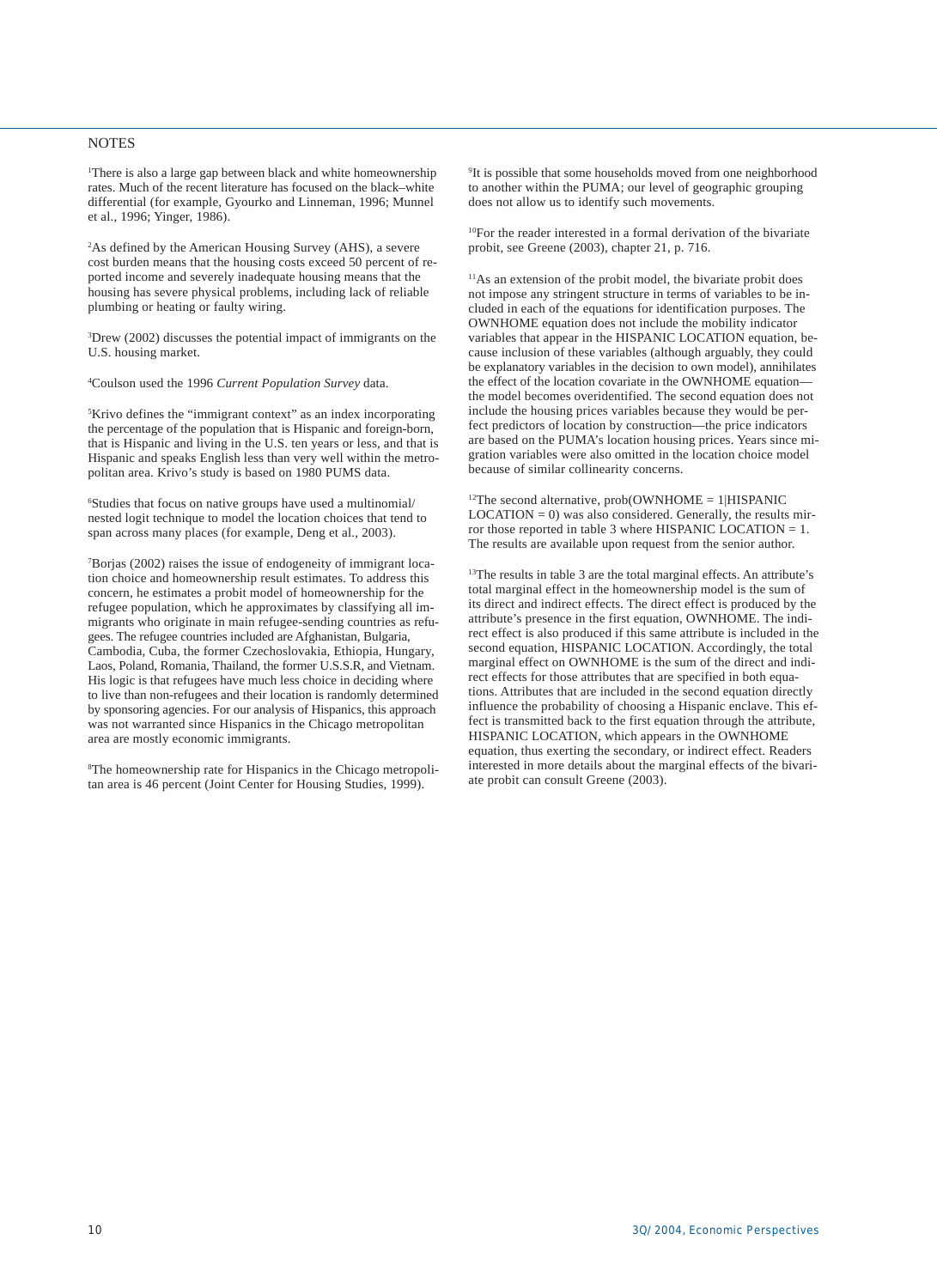#### REFERENCES

**Alba, R. D., and J. R. Logan,** 1992, "Assimilation and stratification in the homeownership patterns of racial and ethnic groups," *International Migration Review*, Vol. 26, No. 4, Winter, pp. 1314–1341.

**Bartel, A.,** 1989, "Where do the new U.S. immigrants live?," *Journal of Labor Economics*, Vol. 7, No. 4, October, pp. 371–379.

**Boehm, T. P., H. W. Herzog, Jr., and A. M. Schlottmann,** 1991, "Intra-urban mobility, migration, and tenure choice," *The Review of Economics and Statistics*, Vol. 72, No. 1, February, pp. 59–68.

**Borjas, J. G.,** 2002, "Homeownership in the immigrant population," Research Institute for Housing America, working paper, No. 02-01, March.

**Chiswick, B., and P. W. Miller,** 2002, "Do enclaves matter in immigrant adjustment?," University of Illinois at Chicago, Department of Economics, unpublished paper.

**Coulson, E.,** 1998, "Why are Hispanic- and Asian-American homeownership rates so low? Immigration and other factors," *Journal of Urban Economics*, Vol. 45, pp. 209–227.

**Cox, K.,** 1982, "Housing tenure and neighborhood activism," *Urban Affairs Quarterly*, Vol.18, pp. 107–129.

**Deng, Y., S. L. Ross, and S. M. Wachter,** 2003, "Racial differences in homeownership: The effect of residential location," *Regional Science and Urban Economics*, Vol. 33, No. 5, pp. 517–649.

**Drew, R. B.,** 2002, "New Americans, new homeowners: The role and relevance of foreign-born firsttime homebuyers in the U.S. housing market," Harvard University, Joint Center for Housing Studies, No. 2-2, August.

**Fleishman, S.,** 2002, "2nd quarter foreclosure rates highest in 30 years," *The Washington Post*, September 14.

**Funkhouser, E., and F. A. Ramos,** 1993, "The choice of migration destination: Dominican and Cuban Americans to the mainland United States and Puerto Rico," *International Migration Review*, Vol. 27, pp. 537–556.

**Glaeser, E. L., and J. M. Shapiro,** 2002, "The benefits of the home mortgage interest deduction," Harvard Institute of Economic Research, discussion paper, No. 1979, October.

**Goodman, A. C.,** 1990, "Demographics of individual housing demand," *Regional Science and Urban Economics,* Vol. 20, pp. 83–102.

**Goodman, A. C., and M. Kawai,** 1982, "Permanent income, hedonic prices, and demand for housing: New evidence," *Journal of Urban Economics*, Vol. 23, pp. 214–237.

**Greene, W. H.,** 2003, *Econometric Analysis*, fifth edition, Upper Saddle River, NJ: Prentice Hall.

**Greene, W. H., S. L. W. Rhine, and M. Toussaint-Comeau,** 2003, "Who uses check-cashing businesses? A look at racial/ethnic differences," Federal Reserve Bank of Chicago, working paper, No. WP 2003-10.

**Gyourko, J., and P. Linneman,** 1996, "Analysis of the changing influences on traditional households' ownership patterns," *Journal of Urban Economics*, Vol. 39, pp. 318–341.

**Hamilton, S., and S. J. H. Cogswell,** 1997, "Barriers to home purchase for African-Americans and Hispanics in Syracuse," *Journal of Policy Development and Research*, U.S. Department of Housing and Urban Development, Vol. 3, No. 1, March, pp. 91–130.

**Hogarth, J., and C. O'Donnell,** 1997, "Being accountable: A descriptive study of unbanked households in the U.S.," Proceedings of the Association for Financial Counseling and Planning Education.

**Joint Center for Housing Studies,** 1999, *The State of the Nation's Housing*, Cambridge, MA: Harvard University.

**Kan, K.,** 2000, "Dynamic modeling of housing tenure choice," *Journal of Urban Economics*, Vol. 48, No. 1, pp. 46–69.

**Krivo, L.,** 1995, "Immigrant characteristics and Hispanic–Anglo housing inequality," *Demography*, Vol. 32, Issue 4, November, pp. 599–615.